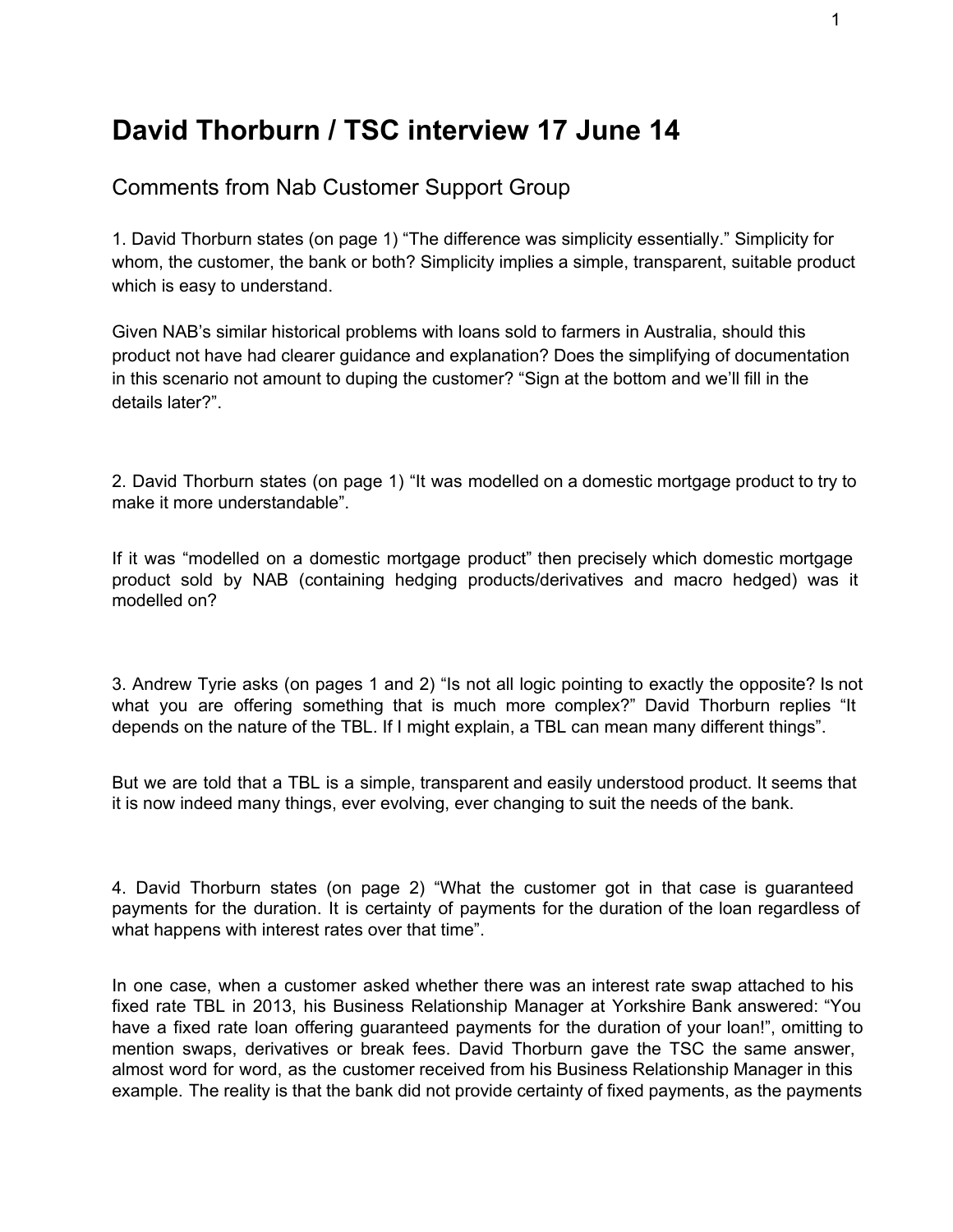'varied' to increasing margins as a result of engineered defaults, ie loan to values changing etc. The "loan to values" changed because the bank persistently changed the basis of the valuations by providing different valuation parameters to their 'valuers' (valuation panel).

5. David Thorburn states (on page 2) "Almost without exception it would not have an individual hedge on the other side of these loans".

If the Tailored Business Loans loans did not contain embedded swaps then why did NAB/Clydesdale/Yorkshire Bank 'imply' that there was a swap in their documentation provided to customers?

6. David Thorburn states (on pages 2 & 3) "The original concept of these products developed by our parent company was to give SMEs access to some of the hedging instruments - particularly to hedge against interest rate risks - that they did not previously have".

But customers wanted a 'fixed rate mortgage/loan' not commercial spread bet contracts which added a contingent liability to businesses. Clearly there was a risk element, however unlikely that the occurrence of a catastrophic fall in interest rates was. A regulated IRHP would require this 'risk' to be clearly set out in documentation on which the customer could have sought advice. Regulated investment products require a customer 'attitude to financial risk' questionnaire / fact find to be completed. This was not done for NAB Fixed Rate Loan TBLs.

7. David Thorburn states (on page 3) "I have seen no evidence of people trying to involve regulatory involvement" and again (on page 4) "We have seen nothing that suggests that anyone had in mind in the design of these products avoiding regulatory oversight".

The original 'Explanation of break cost' document produced in 2001 was modified at some point to produce a new version. The new version was amended by i)removing the detailed example, ii)removing an explicit paragraph adjacent and iii) changing the term "economic cost" to "break cost" throughout. This evidences an attempt to avoid regulation and assist in the selling process.

8. David Thorburn states (on page 3) "Clearly also it is a commercial endeavour. In selling these products there are profits and new customers. It was used to attract new customers to the organisation as well".

These products in many cases were sold conditionally. Customers were given no option to remain on variable rate products. The bank knew in early 2008 which way interest rates were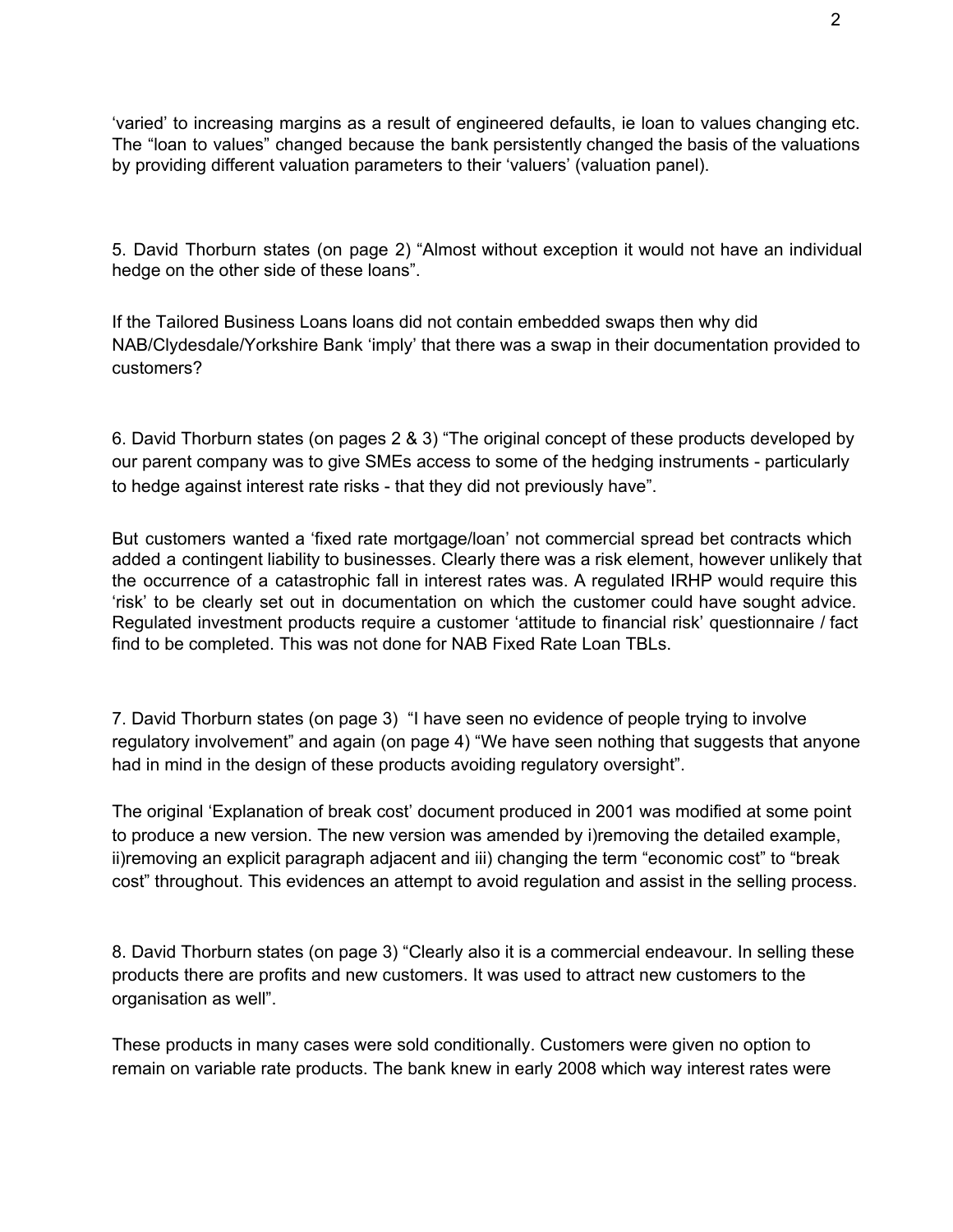going medium term and they 'advised' customers to the contrary, or at the very least 'failed' to warn of the downside risk of a drop in interest rate vis a vis to the extent of loan break costs.

9. David Thorburn states (on page 4) "I cannot guarantee there is not an email where someone said something but looking back in time I do not believe that was the motivation at all. Indeed our parent company sold these through a regulated sales force even though the product was not regulated. These people were CF30s under the FCA and previously the FSA".

If the products were 'simple' and did not contain individual embedded swaps, derivatives etc, then why the need to involve a separate treasury advisor? Why the need to link the loan to the best rate offered at point of sale? Why the need for a treasury checklist? Why did customers not receive 'copies' of these documents? Where was the customer 'Risk Analysis'?

10. David Thorburn states (on page 4) "Not at this point. We have seen nothing that suggests that anyone had in mind in the design of these products avoiding regulatory oversight. As I say, although it was not required, the sales force that sold them were voluntarily regulated".

What were the commissions/fees paid for selling these products? Were they more or less the same as for the selling of an equivalent loan and IRHP? We have evidence of 5.5% of the loan.

11. David Thorburn states (on page 4) "In particular, for the more complex products, the fact that with the benefit of hindsight it was clear we were selling them to customers who did not always understand what they were getting into in a falling interest rate environment. That was a matter of great concern to us".

But David Thorburn stated that TBLs were 'simple' products. Were some less simple than others? Exactly which element of the 'less simple' product (ie cap, collar etc) makes it disadvantageous to a customer?

12. David Thorburn states (on page 5) when asked by Andrew Tyrie if it is simpler to offer these products as Tailored Business Loans compared with offering them as a standalone products : "Yes, I think it is a lot easier for the customer because they do not have to wade through an ISDA; they do not have to deal with the complexities of the standalone product."

Is it not simpler to **NOT** tell the customer that the Bank will group the customer's loan together with other customer loans and then enter into an interest rate swap agreement with a third party to hedge the risk to the bank and make the bank more money? Is it not simpler NOT to explain the complexitys of trapping an SME customer into a pooled derivative? Is it not simpler NOT to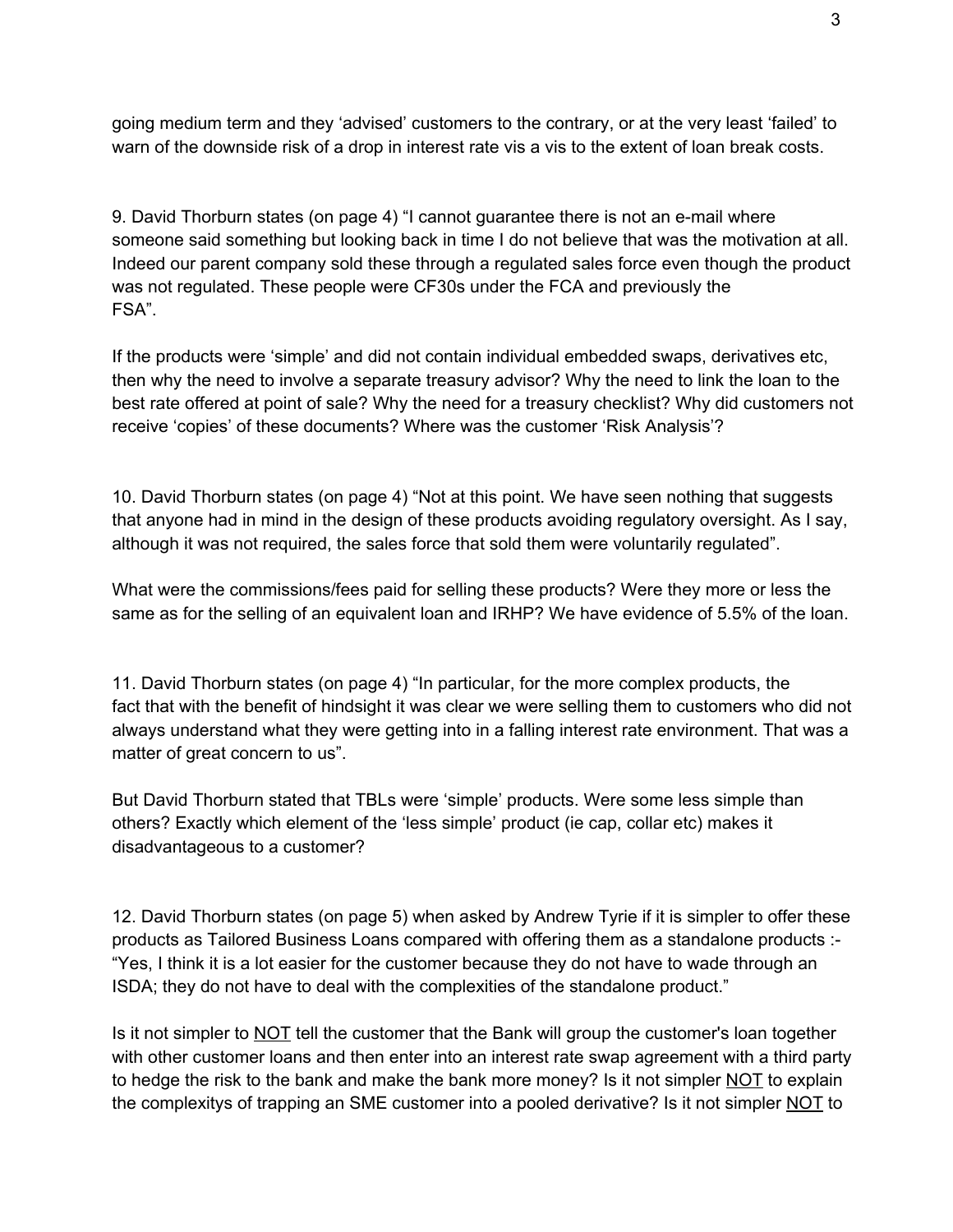explain the possible potential break fees to an SME customer? Is it not easier for the bank to sell these loans, without disclosing this information? But the impact of the products are precisely the same as standalone swaps, except that one is regulated and one is not. If the main TBL agreement is 'not in plain English' then how is the addition of another document, an ISDA, any different? Surely all documentation must be understandable.

13. David Thorburn states (on page 6) "There is no individual embedded swap in any of these loans. The swaps are aggregated by a parent company as part of the broader balancesheet management activities and funding".

So most fixed rate loans, including TBLs were pooled together and then attached to a complex interest rate swap agreement, without informing the customer. Clearly these are not individual swaps, or standalone swaps, but they have exactly the same effect on the customer. It makes no difference whether the loan was hedged in a pool or hedged individually, the effect on both the customer and the bank is the same.

14. David Thorburn states (on page 7) "They were introduced in 2001 and as I mentioned earlier the wholesale division of our parent company was used to providing hedging instruments to corporate customers globally and felt at the time there was demand among the SMEs to access fixed-rate products and some of the other categories that we talked about earlier".

What part or feature of a fixed rate TBL / embedded swap was more useful or deemed to be more advantageous to SMEs compared with conventional fixed rate loans (ie ones which were not hedged to the extent that there could be substantial break costs)?

15. David Thorburn states (on page 7) "It devised a way of hedging its interest rate risk and then providing these individual loans to SMEs. It was a commercial endeavour".

What was the rationale for offering a single loan product 'with hedging' (or potentially significant break costs) as opposed to a standalone IRHP and associated loan? Is it not the case that NAB knew that within the term of the fixed rate loans being offered (typically 5 years to 20 years) that interest rates were likely to reduce and remain low for a prolonged period of time? When precisely did the banks form a view that interest rates were likely to fall after 2008?

16. David Thorburn states (on page 8) "It was an opportunity for a parent company with subsidiaries that did not have that degree of sophistication to make that available to its customer base and therefore our business grew in the UK on the back of that".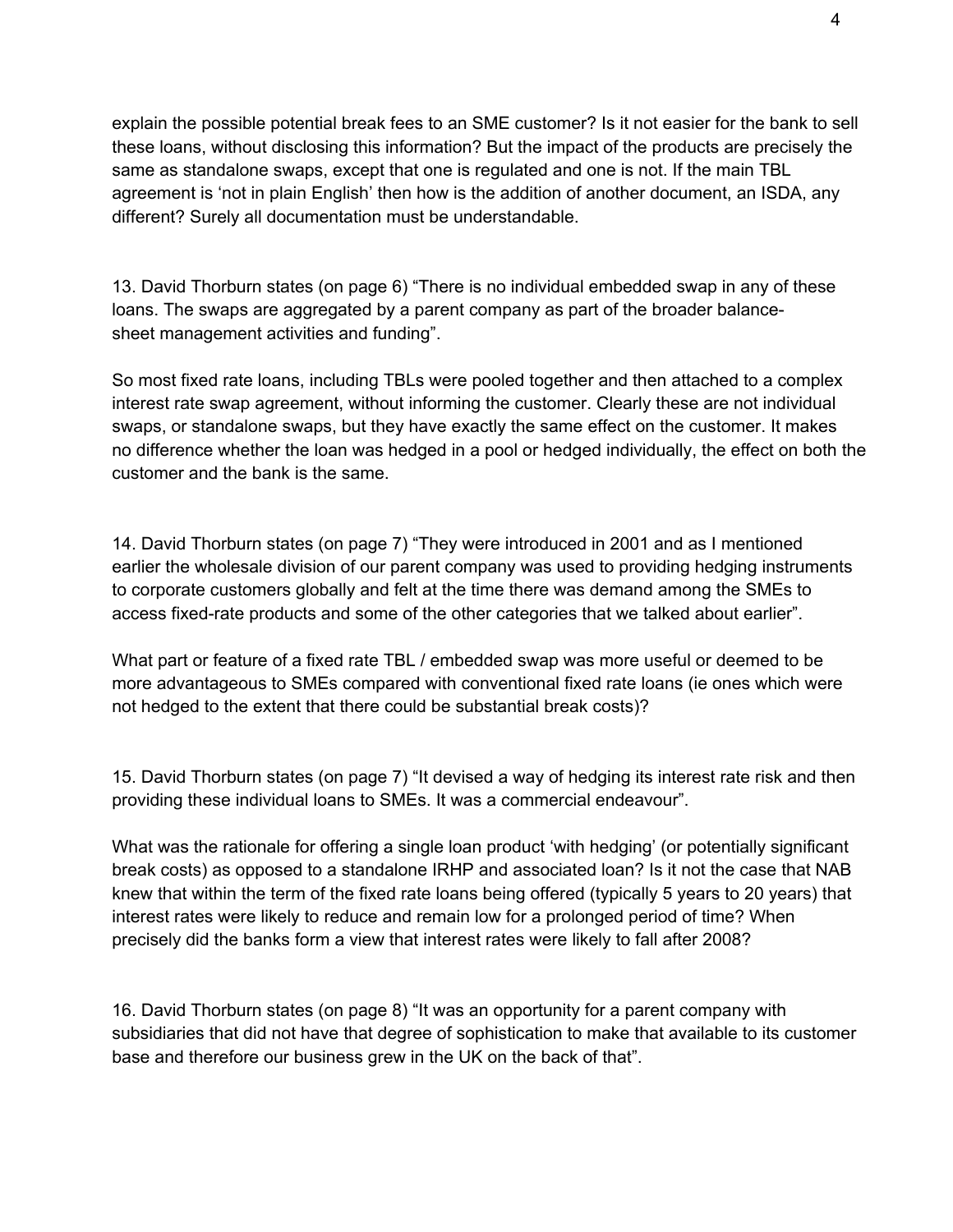Was it not also an opportunity for the NAB to take advantage of customers with NO degree of sophistication?

17. David Thorburn states (on page 8) "It was quite a broad range. It was anybody who wished to borrow initially over half a million pounds and latterly it came down to about quarter of a million pounds. It was a very broad range of SMEs."

So both sophisticated and unsophisticated?

18. David Thorburn states (on page 9) "There were a number of different components to the sales process. It would involve the relationship manager initially in discussion with the customer about lending opportunities"

Are these mainly lending opportunities for the customer or the bank? What would be the banks worst case scenario? Did the bank price the hedged element fairly? What was the cost/benefit to the bank as opposed to the customer?

19. David Thorburn states (on page 9) ".....talking about the various risks that the customer might face…."

Really? The Relationship Manager discussed the risks? Is this risk in general or investment risk? The job of explaining these non regulated products was supposed to be with the treasury rep, according to the bank, and not the relationship manager.

20. David Thorburn states (on page 9) "......including interest rate risks and introducing the concept of these products".

So, in discussing interest rate risk, the relationship manager would also have discussed the potential impact of interest rates going down as well as up and the potential effect of breaking the loan?

21. David states (on page 9) "If the customer was interested in that, a representative from our parent company would come to a subsequent meeting, explain the range of products, explain the features of them and also issues such as break costs".

Which products? What features? How were they explained?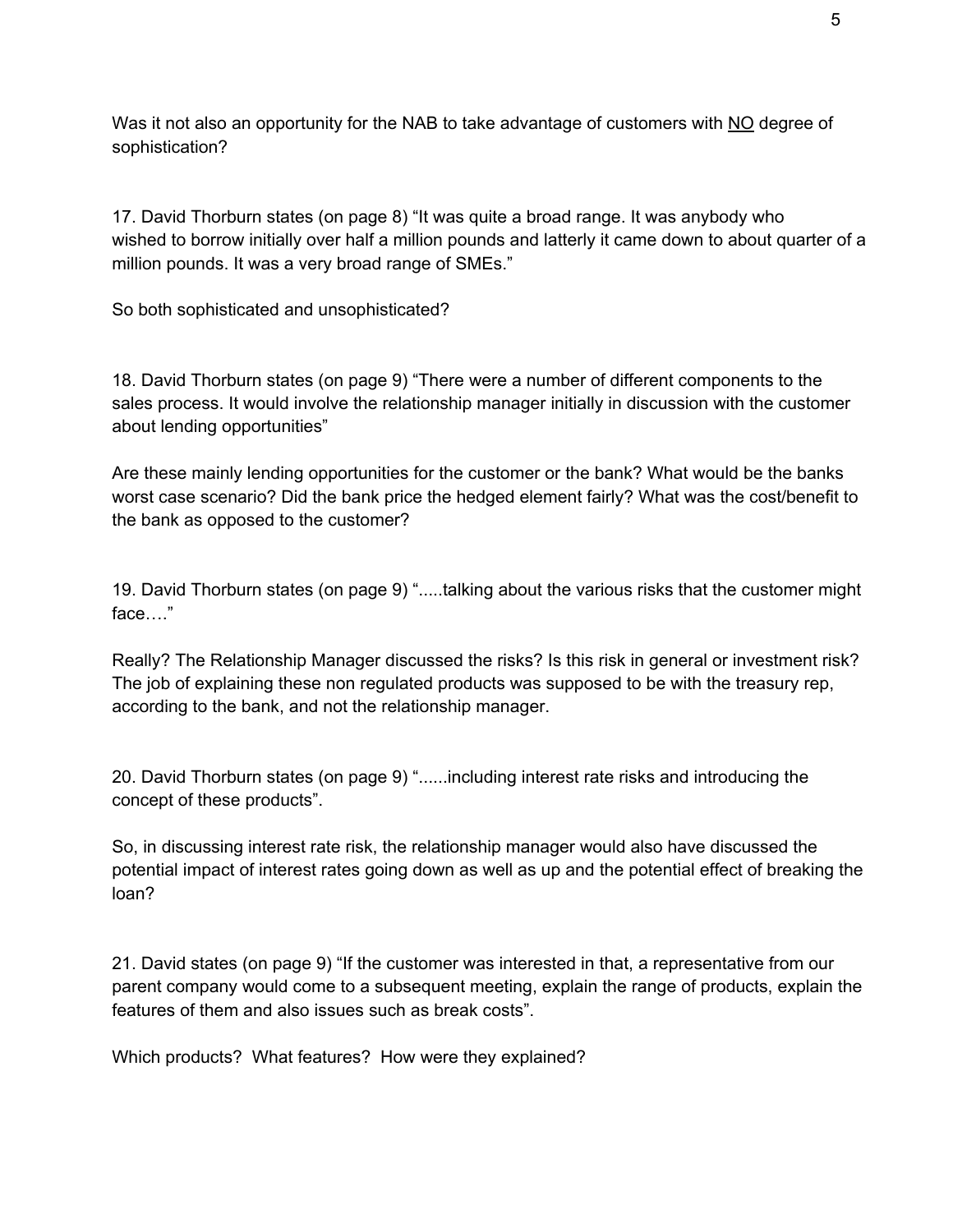22. David states (on page 9) ".....which again would include a separate flyer which set out the nature of the products and had an explanation of break costs".

This flyer to which is referred does not adequately explain loan break costs, that is, if it was ever distributed anyway.

23. David Thorburn states (on page 9) "The final stage in the process, if the customer signed the facility letter—sorry, there were two more stages. One is that on the way through, we would say to the customer that they should take independent advice before they entered into these products".

From whom? Independent financial advice or independent legal advice or both? If these products were not regulated and 'simple' with clear written estimates of break costs and commission/fees paid then the customer or his representatives could have given advice as to their suitability. It is a well known fact that very few lawyers, accountants, actuaries, financial advisors, barristers etc knew before today that these loans were macro hedged and not considered 'embedded interest rate swaps'.

24. David Thorburn states (on page 9) "Then finally before the transaction was committed, there would be a phone call to either the representative or another representative of our parent company who would remind them of the risks of the break costs before they committed to the transaction".

Do these telephone calls record detailed explanation of break costs? They did not. How could they serve to remind the customer of the "risks of the break costs"?

25. David Thorburn states (on page 9) (referring to the staff) "They were trained to sell this product range. They were regulated".

Regulated staff were being used to sell the product as the bank perceived the products to be regulated. If the bank perceived the products to be regulated, surely the FCA should do also. The reality is that they were trained to make sure that the customer adopted a fixed rate which earned the 5.5% instant commission for the bank.

26. David Thorburn states (on page 9) "...a strategy paper would then be prepared and submitted by the representative of our parent company, which set this out in more detail and gave a range of options but did not point to one. They gave a range of usually 3 options…."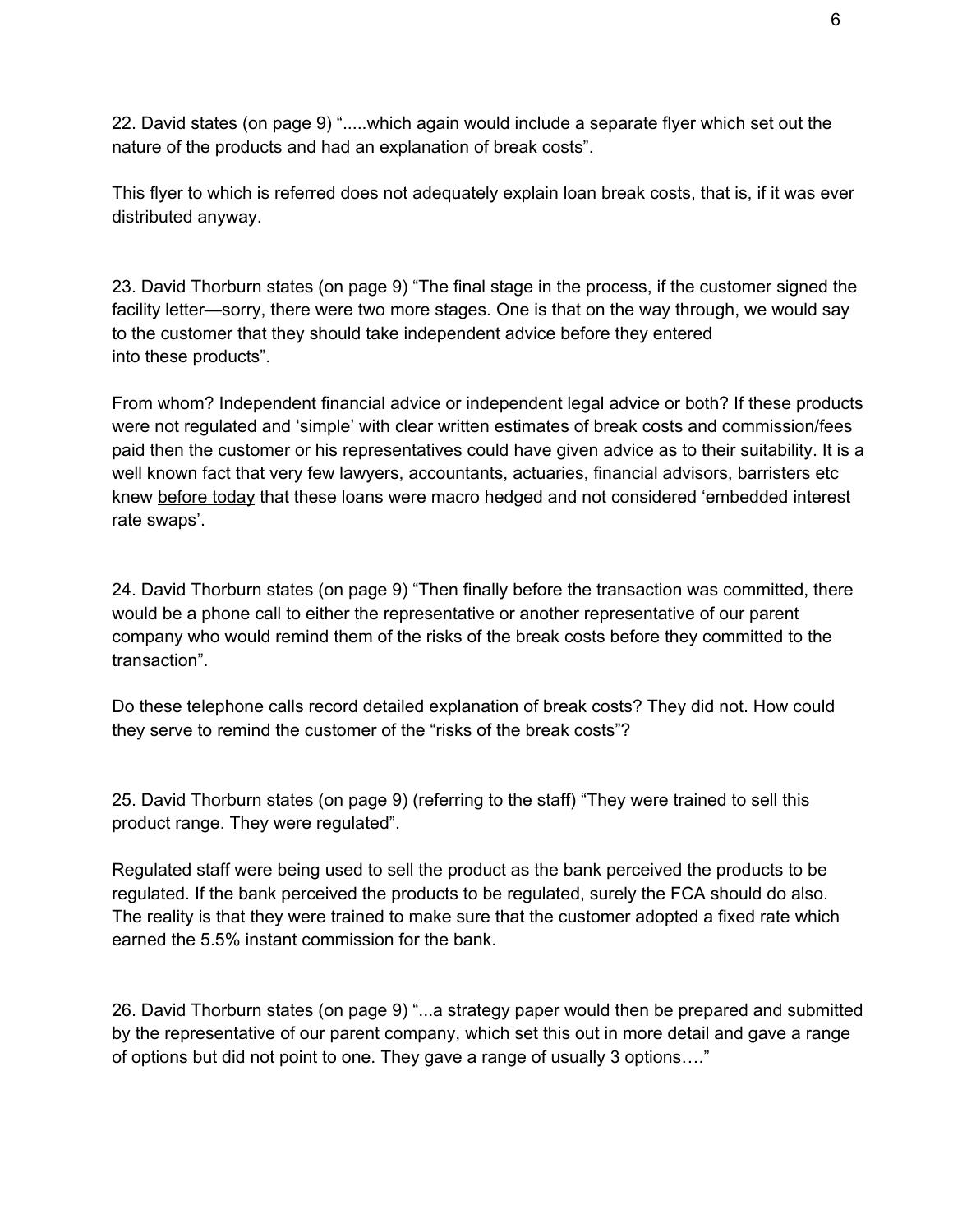The reality is that the variable rate option earned no commission for the treasury rep, but the fixed rate option earned an instant commission of 5.5% of the loan. Which one would the treasury rep advise the customer to adopt?

27. David Thorburn states (on page 10) "Yes that is particularly so because if you look at the full range of the Tailored Business Loans, a subset of them were things like structured collars or collars. They are complicated, and they are beyond the ability of the relationship manager".

But David Thorburn said that Tailored Business Loans were 'simple products'. Exactly which part of a collar or structured collar fundamentally differentiates these products from a standard fixed rate TBL or a normal loan with a standalone IRHP or makes it intrinsically more complex or difficult for the relationship manager to understand? It follows that if these products and their intrinsic IRHP features could not be understood by relationship managers, then how was the customer supposed to understand them also?

28. David Thorburn states (on page 10) "With the benefit of hindsight it was not good enough for structured collars, so we accept that fully".

So if the process was not sufficiently robust for structured collars, again, what makes it sufficiently robust for fixed rate loans without collars?

"We regret that and have learned from that".

Exactly what do you regret and what have you learned?

"But there was a really sincere attempt here to design a process with various break points"

What break points? Please elaborate?

".....and a recommendation of independent advice so that the customer had time to assimilate it and would understand what they were getting into."

What were customers getting into? According the the bank, were they not simple fixed rate loans?

29. David Thorburn states (on page 10) "My colleague, Ms Crosbie might like to come in because she is leading our work in the redressing programme, but some people have crossed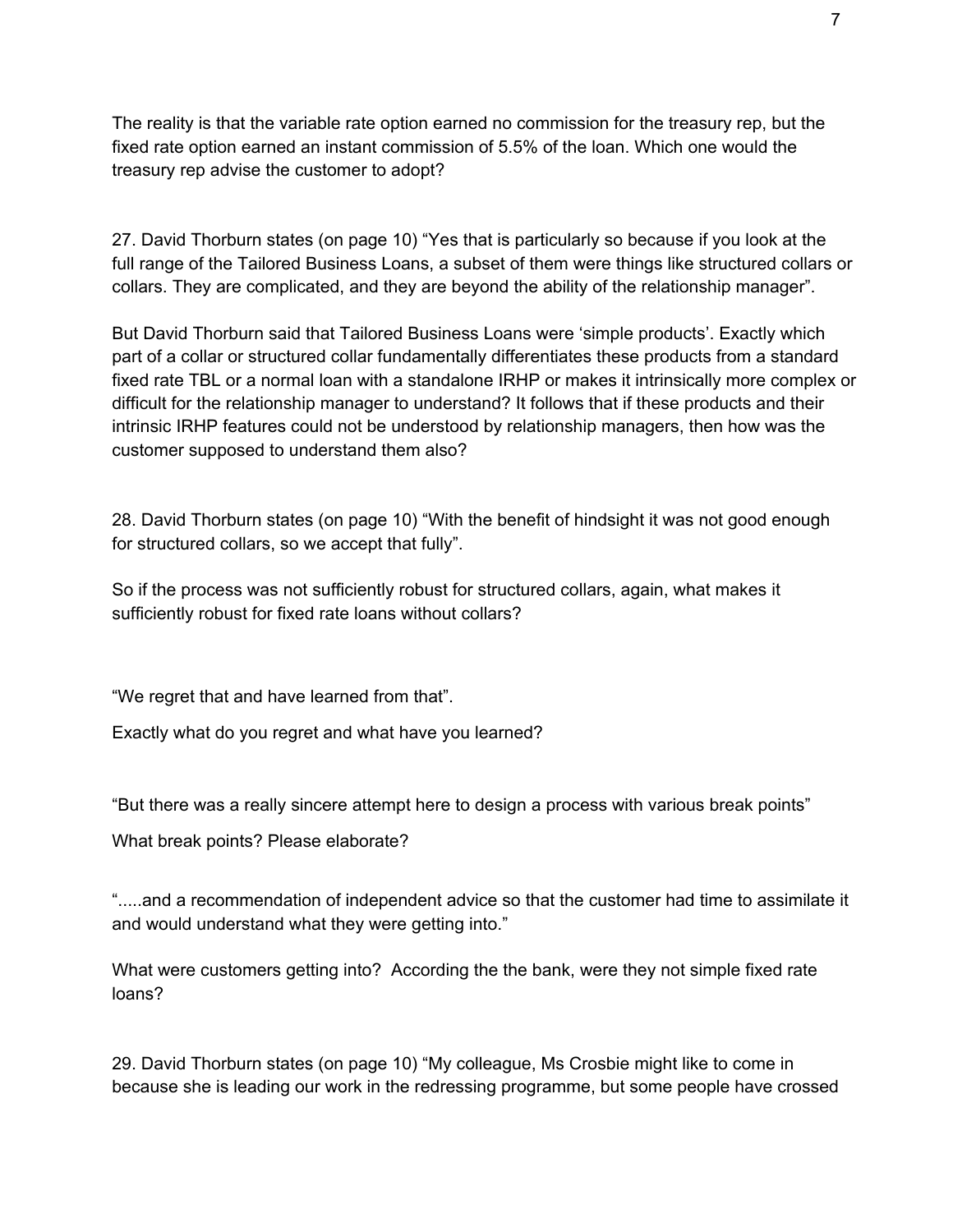that line—we can see from the correspondence, our staff have done that—and where they do, that is unacceptable and we will remediate it".

How did staff cross this line? Can David Thorburn give some examples?

30. Debbie Crosbie states (on page 10) " To date we have received 550 complaints about the sales process and on most occasions, we believe when we examine the case file the sale was conducted in a manner that was I think entirely fine".

Does Debbie Crosbie think that it was entirely fine or does she know that it was entirely fine? Can Debbie Crosbie identify the process and confirm from a random sample of cases that correct procedures have been followed to the letter?

31. David Thorburn states (on page 13) "...That is why we have a voluntary review of Tailored Business Loans…."

The reality is that the bank's voluntary review has been a farce from the day it was set up, some time in October 2012, approaching 2 years ago. None of the 5 members of NCSG who were invited to have their loans included in the voluntary review have received any level of compensation or even reached the point of having detailed discussions. The voluntary review was set up in order to keep the FCA happy and to postpone / avoid any redress to affected customers. It was nothing more than a stalling tactic.

32. David Thorburn refers to a flyer (on page 17) that he says sets out the nature of the products.

The flyer does not explain that break costs are dependent upon the markets and could exceed 40% of the value of the loan. The reality is that the flyer was never distributed anyway and was produced "to tick a box".

33. Debbie Crosbie states (on page 18) that "Davis has outlined that we are fully participating in the FCA review".

The reality is that virtually all of the bank's lending was done via TBLs on fixed rates. As TBLs on fixed rates fall outside the scope of the FCA review, consequently, the bank has so far avoided an effective redress scenario intended by the FCA review.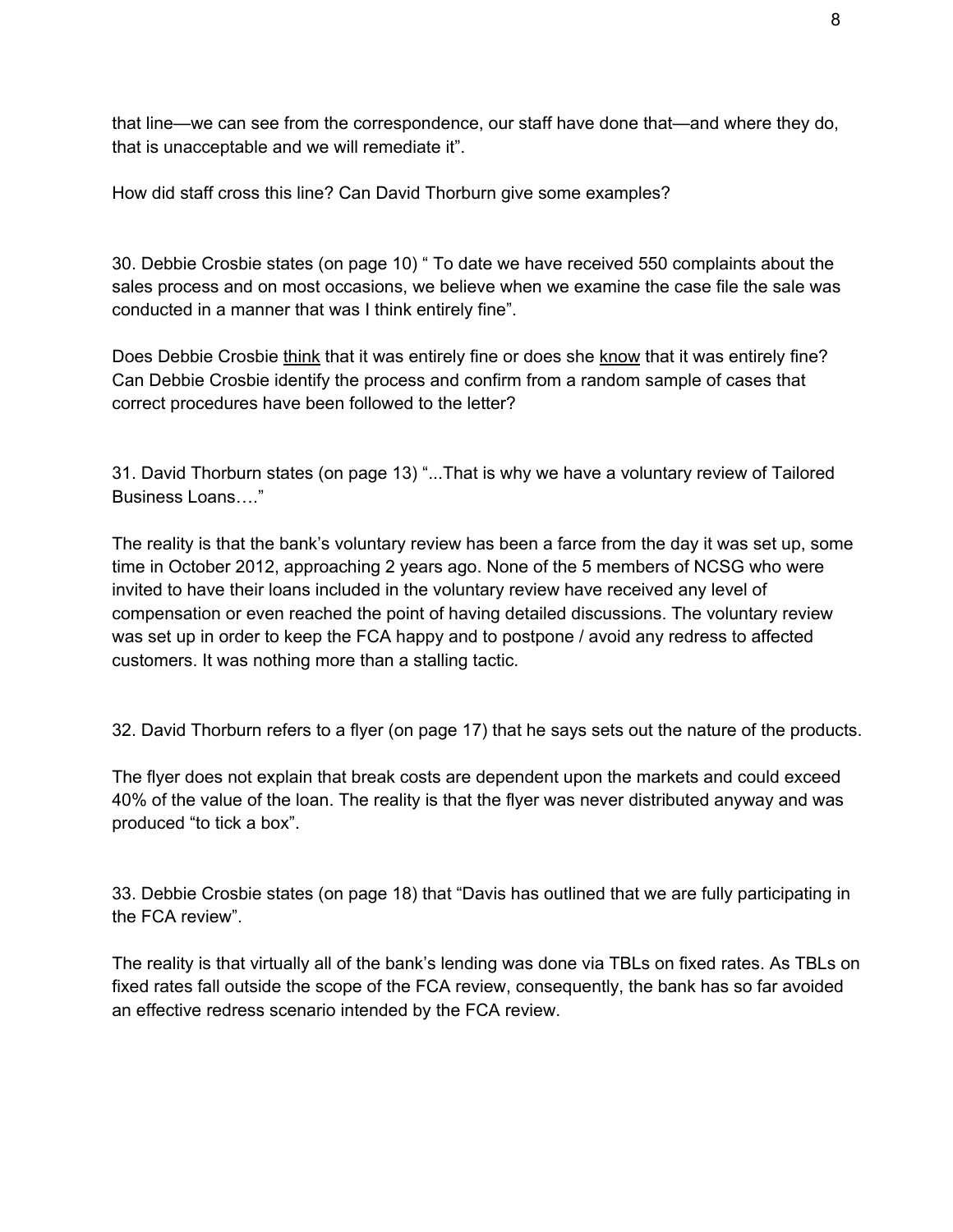34. Debbie Crosbie states (on page 19) "...that the redress programme that we are running for fixed rates has been fully informed by any adjudications we have had from FOS and we have made sure that our processes line up with what FOS expects us to do.

This is incorrect. The bank has so far resisted the recommendations of the FOS in all decisions in respect of NCSG members.

35. David Thorburn (on page 20) in conversation with the chair tries to give the impression that decision making is generally made by Clydesdale Bank.

However, this would only be in respect of the future running of the bank and not in respect of the disposal of the CRE portfolio, which is entirely in the hands of NAB, given that NAB has taken financial responsibility for the CRE portfolio.

36. David Thorburn (on page 21) refers to the flyer being "in pretty plain English".

This might be the case, but it does not warn the customer about the potential magnitude of break costs. The flyer does not explain that break costs are dependent upon the markets and could exceed 40% of the value of the loan. But the reality is that the flyer was never distributed anyway and was produced "to tick a box".

37. David Thorburn (on page 22) states "There was a worked example in the documentation the customers were given that set out - a pretty straightforward example - a 10 year loan for  $£1$ million and so on and gave an example of the break costs….."

David Thorburn may be referring to the original document produced in 2001 that was intended to be issued to each customer, but the reality was that no system was ever implemented to monitor or enforce the issue of it. This document was soon replaced by a second version which was the same as the original but i) omitted the example to which David Thorburn refers ii) omitted the paragraph adjacent to the example to which David Thorburn refers and ii) replaces the term "economic cost" with "break cost" thereby avoiding drawing customers' attention to "mark to market" break costs. If there is another flyer in existence, please could David Thorburn provide a copy?

38. David Thorburn states (on page 24) "There was also a worked example given in the flyer that was attached to the facility letter"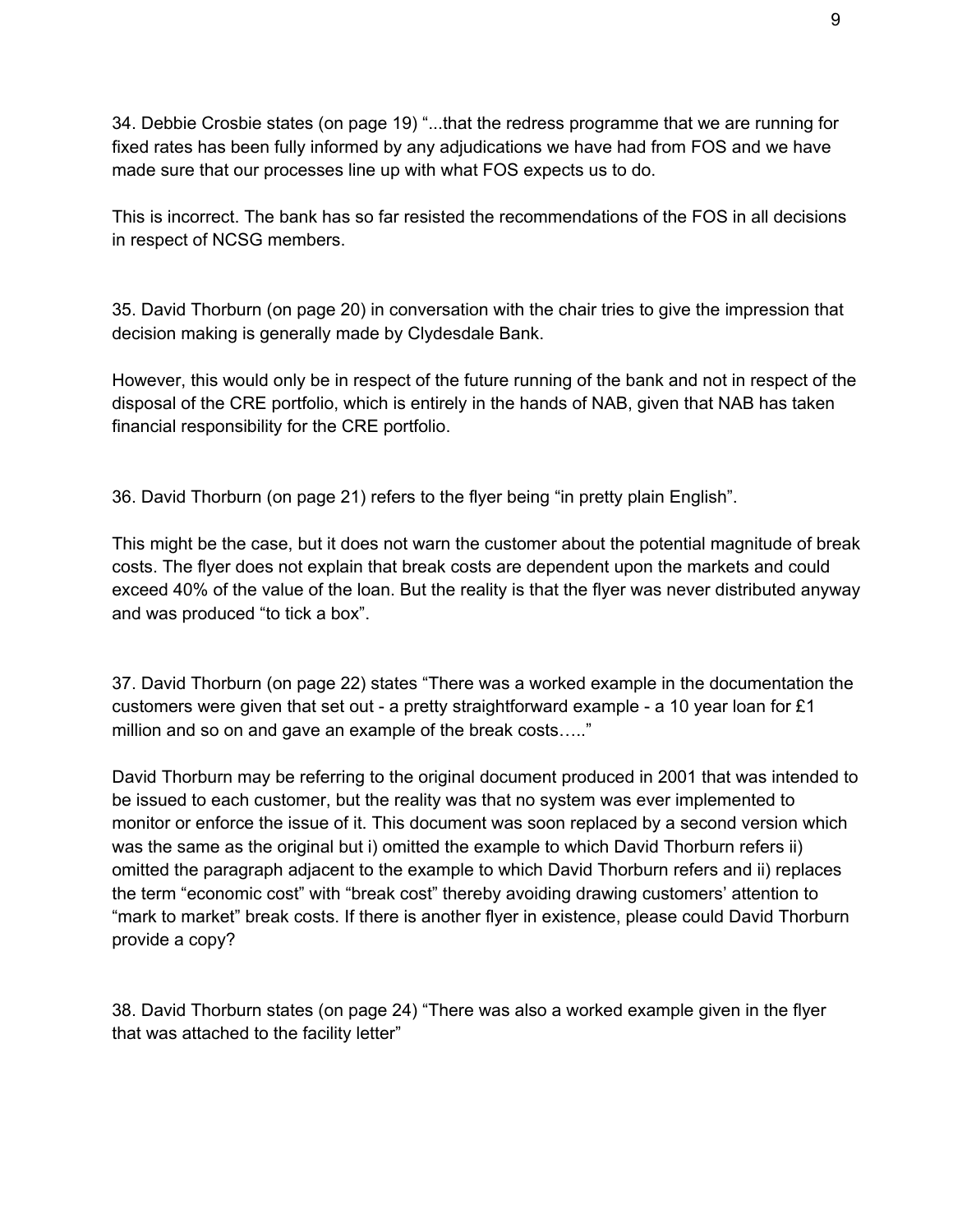Please could David Thorburn provide a copy? Whether the flyer was being distributed generally or not, the contents are not legally binding due to the fact that it is not an integral part of the facility letter.

39. David Thorburn (on page 25) focuses on the failure of staff to warn customers of the possible magnitude of break costs, explaining that no one expected the base rate to fall to such a low level and remain low for so long.

But the bigger issue is that staff were steering all customers onto the fixed rates, driven by the commission reward. What does David Thorburn have to say about that? As no system was in place to prevent mis selling, and as staff were being rewarded by instant commissions of 5.5% of the loan for steering a customer into a fixed rate, it is absolutely certain that mis selling would be occurring.

40. David Thorburn states (on pages 25/26) that two thirds of the fixed rate TBLs have "done what the customers wanted them to do".

This is incorrect. Over 5 years, the exorbitant break costs have locked the customers into the TBLs whilst rates have been low. The fact that the fixed rate period has expired and that the loan is no longer subject to the fixed rate is irrelevant. The TBLs certainly did not do what the customers wanted them to do. The product did not work. If the product had worked, it would have allowed a customer to break without incurring a ruinous break cost.

41. David Thorburn states (on page 27) "Our parent company did the hedging and nothing has failed in respect of their own interest rate hedging".

The fact that the portfolio collapsed and had to be transferred to the parent company's books evidences that the hedging strategy was a total disaster.

42. Debbie Crosbie states (on page 28) "What we found—and today we are only part way through the complaints review—is the mis-selling that we see and the lack of understanding through the sales process that was evident in standalone review, we do not see that mirrored."

But the issue is that staff were steering all customers onto the fixed rates, driven by the commission reward. As no system was in place to prevent mis selling, and as staff were being rewarded by instant commissions of 5.5% of the loan for steering a customer into a fixed rate, it is absolutely certain that mis selling would occur in a scenario with no controls. How can Debbie Crosbie possibly make this statement?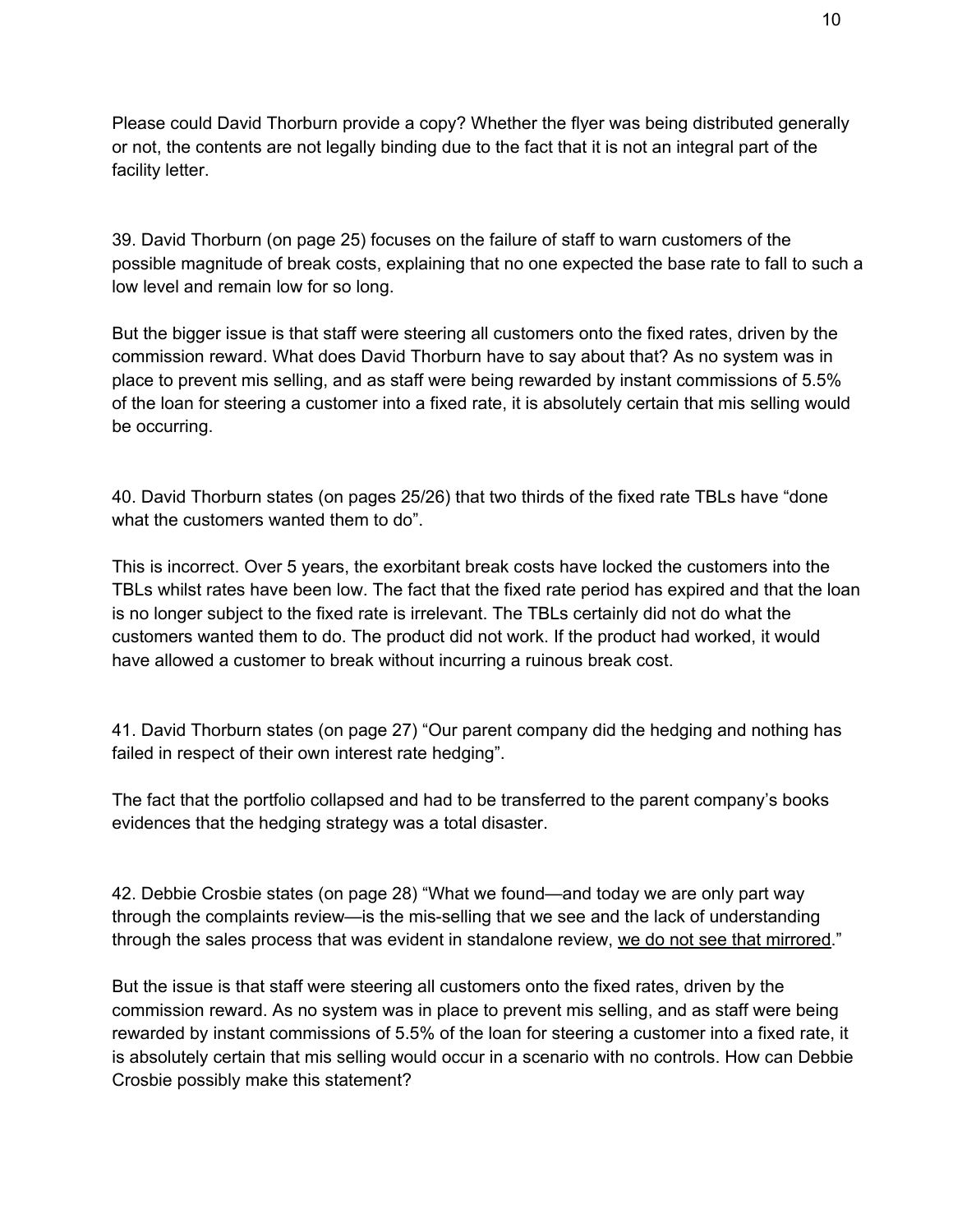43. George Mudie (on page 29) asks David Thorburn "Did you supply customers—Tailored Business Loan customers—with written figures for break costs at any time in the sale process?"David Thorburn replies "Yes we did".

This is not true. As the conversation continues, George Mudie asks David Thorburn to be more specific. David Thorburn refers to a double sided flyer. Double sided flyers were not issued to customers. There was no system in place policing the issue of these flyers. These were not an integral part of the agreement and would not be legally enforceable.

44. David Thorburn (on page 33) states "The process was enhanced on the way through, so for most of the time there was that flyer. I cannot remember whether the contents of the flyer changed".

This is not true. David Thorburn may be referring to an early document produced in 2001 that was intended to be issued to each customer but no system was in place to monitor or enforce the issue of it. This document was soon replaced by a second version which was the same as the original but i) omitted the example to which David Thorburn refers ii) omitted the paragraph adjacent to the example to which David Thorburn refers and ii) replaces the term "economic cost" with "break cost" thereby avoiding drawing the customers' attention to "mark to market" break costs. If there is another flyer in existence, please could David Thorburn provide a copy?

45. In Debbie Crosbie's exchange with Jesse Norman (pages 36 - 42), it transpires :-

- i) 550 complaints received
- ii) 8,372 fixed rate loans offered
- iii) none have been upheld
- iv) 330 are expected to receive redress (but no indication of what this is
- v) 250 complaints reviewed to date
- vi) 50 / 60 settlements agreed (but not implying that the complaint was upheld)
- vii) 150 some form of redress will be due
- viii) approx 67 FOS adjudications against the bank

46. Debbie Crosbie states (on page 39) "This review started in earnest in late January".

However, the bank agreed to implement a voluntary review in October 2012 (15 months previous). Why was there such a long delay? Debbie Crosbie uses the expression "in earnest" simply because her conscience prevented her from saying "The review started in October 2012". The reality is that there was no movement until late January 2014, despite the fact that the bank was giving the opposite impression to the FCA over these 15 months.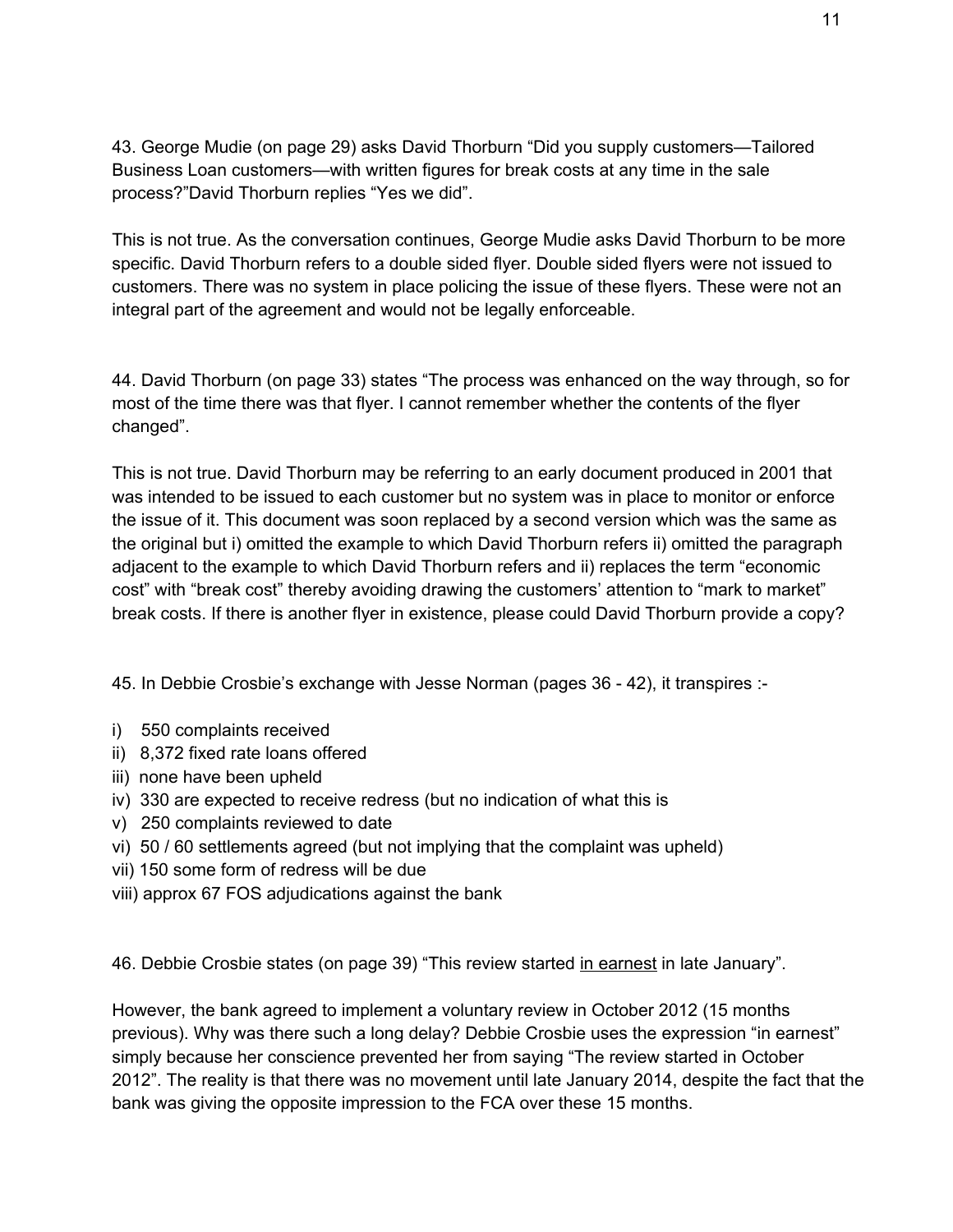47. When asked by Jesse Norman (on page 40) "How much redress has been paid out to customers with a fixed-rate TBL, Debbie Crosbie replies "I think the number is quite low.".

The reality is that the figure is so low that she is too embarrassed to state the figure. Someone in Debbie Crosbie's position attending such a meeting should have this figure in her head or at the very least in notes at the meeting. The reality is that the figure is zero. She confirms to Jesse Norman that the figure is less than £10 million. Zero is less than £10 million.

48. David Thorburn states (on page 43) "The whole Tailored Business Loan range, most of the revenue, somewhere between 90%, 75%, in fact went to the parent."

In effect, NAB was generating enormous profits at the expense of British jobs using Clydesdale and Yorkshire Banks as vehicles.

## NCSG Questions

49. Customers who adopted TBLs after March 2009 (after the base rate had dropped to 0.5% and whose TBLs were fixed at low rates) were being quoted similar break costs to those who adopted TBLs at much higher rates pre Oct 2008. It is clear that there is malpractice here. Could this be investigated?

50. Why does the bank believe that using the current market value of a swap for the residual term of the TBL is a suitable methodology for the calculation of break costs when it does not in any way align to or reflect the true costs to the bank in the event of prepayment?

51. Why does the bank call a fixed rate TBL a 'hedged product' when it leaves the borrower with a fixed interest rate risk that is not hedged?

52. Does the bank, by using an imbalance of knowledge between that available to the borrower and that available to itself, agree that it contravened Section 140B of the Consumer Credit Act?

53. Customers' files do not give an accurate depiction of what happened during the sales process. There should have been a clear fact find document, which documented what was said at the sales meeting, which was then signed by the customer. The reality is that the Business Relationship Manager and the Treasury Partner did not do this and simply said anything to achieve the sale. Could the TSC visit the bank and conduct a review of 10 customers' files without giving any notice to the bank?